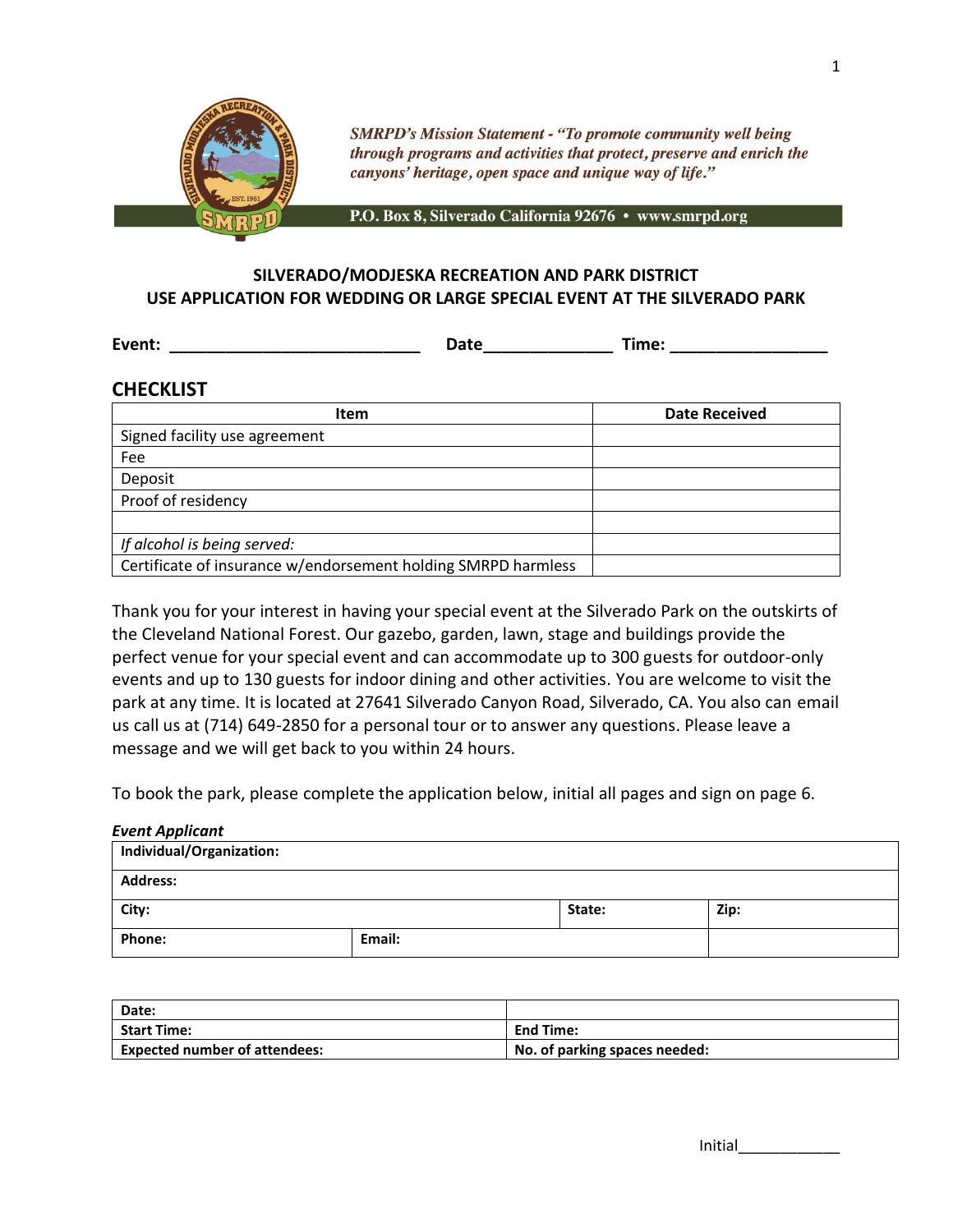#### **FACILITIES BEING USED:**

|                                                                     | <b>YES</b> | <b>NO</b> |
|---------------------------------------------------------------------|------------|-----------|
| Building A (Kitchen for food preparation and dining area)           |            |           |
| Building B (couches, bathrooms, dressing and preparation for event) |            |           |
| Gazebo (wedding ceremony/speakers)                                  |            |           |
| Stage (band, musicians, speakers)                                   |            |           |
| <b>Sport Court (dancing, other activities)</b>                      |            |           |
| Lawn (guest seating, receptions, recreation)                        |            |           |

# **ENTERTAINMENT**

|                            | <b>YES</b> | <b>NO</b> |
|----------------------------|------------|-----------|
| Stage needed?              |            |           |
| Band/DJ music?             |            |           |
| Dancing?                   |            |           |
| <b>Outdoor lighting</b>    |            |           |
| Sound system will be used? |            |           |

#### **DINING**

|                                                                                       | <b>YES</b> | <b>NO</b> |
|---------------------------------------------------------------------------------------|------------|-----------|
| Tented dining outdoors? (300 max)                                                     |            |           |
| Indoor dining? (130 max)                                                              |            |           |
| Kitchen food preparation by caterer?                                                  |            |           |
| Kitchen food preparation by self or family?                                           |            |           |
| Kitchen food storage needed?                                                          |            |           |
| Will alcohol be served?                                                               |            |           |
| If alcohol is to be served, a certificate of insurance holding SMRPD harmless must be |            |           |
| received. Please see below for more information.                                      |            |           |
| CRADDD ALCOHOL HCE DOHCY                                                              |            |           |

**SMRPD ALCOHOL USE POLICY**

- Wine and beer are permitted at weddings and private parties where food is served.
- The User must be over the age of 21, and is responsible to ensure that wine and beer are not served to anyone under the age of 21, or to anyone who is inebriated.
- Consumption of wine and beer is confined to the actual District property rented, and may not be consumed in the Park unless the Park is itself rented, nor can it be consumed in the parking lot.

**A user who plans to serve alcohol must present a certificate of insurance at the time of rental stating SMRPD will be held harmless from any claims arising from the event and providing SMRPD is an additional insured under the user's insurance policy with a minimum \$1,000,000 in coverage per occurrence, \$2,000,000 general aggregate, for bodily injury, personal injury, and property damage. SEE BELOW FOR ADDITIONAL INFORMATION** *(Certificates are normally available from the homeowner's or corporation's insurance company at no or minimal cost).*

• No hard alcohol is allowed, and no alcohol may be sold.

## **VENDORS AND CONTACT INFORMATION (please list all vendors who will be providing services)**

|             | --             | . .          | <u>in the company of the company of the company of the company of the company of the company of the company of the company of the company of the company of the company of the company of the company of the company of the comp</u><br>$\overline{\phantom{a}}$ |
|-------------|----------------|--------------|------------------------------------------------------------------------------------------------------------------------------------------------------------------------------------------------------------------------------------------------------------------|
| <b>NAME</b> | <b>ADDRESS</b> | <b>EMAIL</b> | <b>PHONE</b>                                                                                                                                                                                                                                                     |
|             |                |              |                                                                                                                                                                                                                                                                  |
|             |                |              |                                                                                                                                                                                                                                                                  |
|             |                |              |                                                                                                                                                                                                                                                                  |
|             |                |              |                                                                                                                                                                                                                                                                  |
|             |                |              |                                                                                                                                                                                                                                                                  |
|             |                |              |                                                                                                                                                                                                                                                                  |
|             |                |              |                                                                                                                                                                                                                                                                  |

|  | Initial |  |  |  |  |  |
|--|---------|--|--|--|--|--|
|  |         |  |  |  |  |  |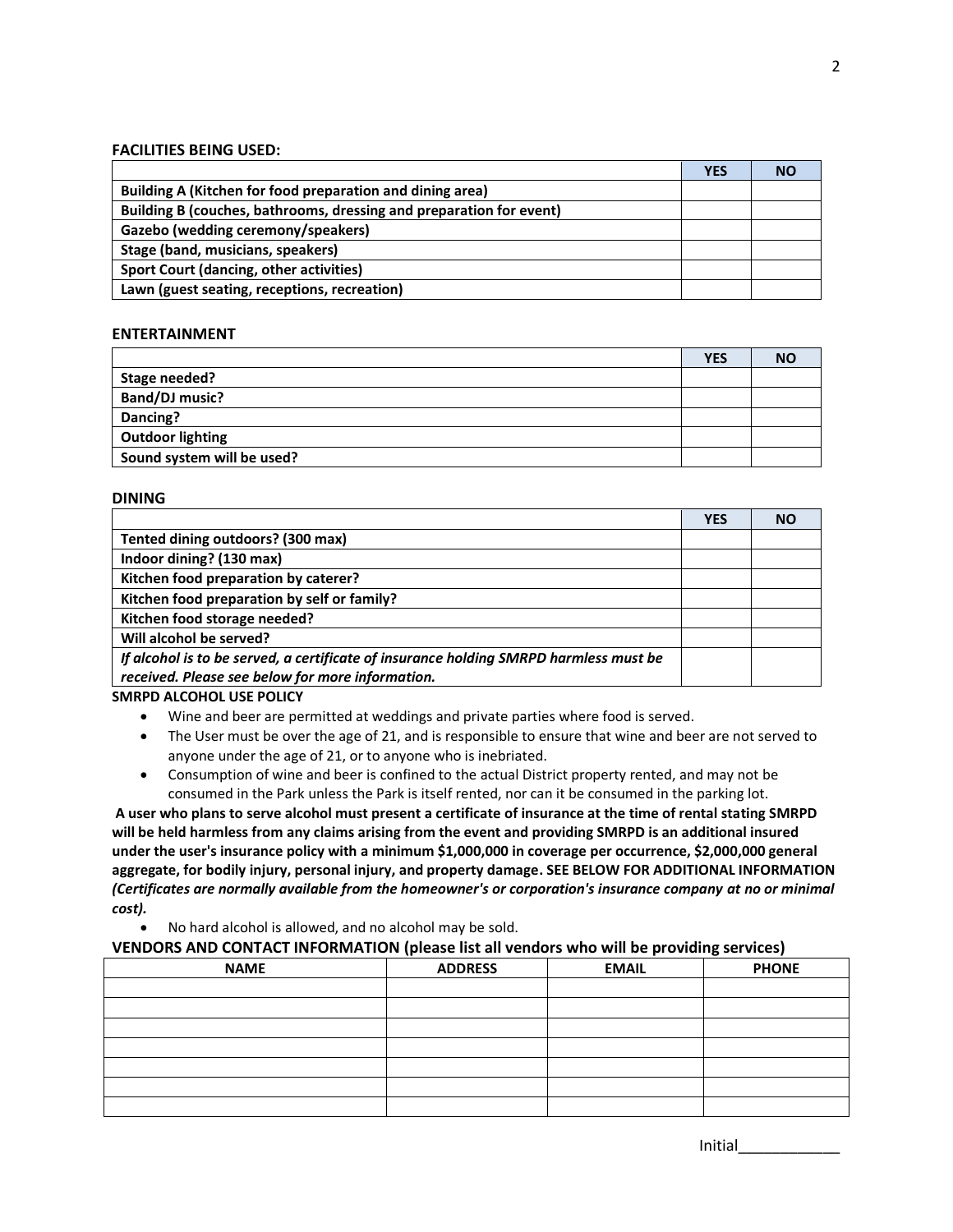| <b>RULES</b>                                                                       |
|------------------------------------------------------------------------------------|
| No rice, birdseed, confetti, etc.                                                  |
| Approved outside caterer allowed                                                   |
| No smoking                                                                         |
| Rental times include set up and clean up.                                          |
| Events must end one hour before the facility is to be vacated                      |
| Events and music must end by 10 PM                                                 |
| Facilities must be left clean and free of trash or the deposit may not be returned |
| All furniture, tables, equipment, etc. must be returned to its proper place        |
| No sparklers or other flammable materials are allowed                              |
| No stakes allowed. Barrels or sand bags are allowed.                               |

# **FEES AND OTHER REQUIREMENTS**

*Rental fees include exclusive use of the park, gazebo, stage, sport court, kitchen and two buildings for a maximum of 12 hours. Two sets of restrooms are provided. Outdoor lighting is available for evening events. Power plugs are available outside and in the gazebo. The fee also includes two hours of nonexclusive use of the park the week prior to the event for rehearsals.* 

|                                                                             |                   | <b>DAMAGE &amp;</b> |
|-----------------------------------------------------------------------------|-------------------|---------------------|
|                                                                             |                   | <b>CLEANING</b>     |
|                                                                             | <b>RENTAL FEE</b> | <b>DEPOSIT</b>      |
| Canyon Resident (current resident, proof of residency required): \$1,500.00 |                   | $$1,500.00*$        |
| <b>Non-Canyon Resident:</b>                                                 | \$2,500.00        | $$1,500.00*$        |

*\*Note: A \$200 hourly penalty fee will be charged for any renter that shows up before or stays beyond their allocated time frame, including clean up. Fee will be deducted from deposit.*

*Booking the facility requires two checks--the full rental fee check and the damage deposit check. The deposit is separate from the RENTAL FEE and covers damage and cleaning if the property and premises are not in satisfactory condition at the end of the event, as well as penalty fee, if applicable.*

Also required are:

- A photo ID and proof that the applicant is at least 21 years of age
- A signed waiver releasing SMRPD from liability
- If alcohol is to be served, a certificate of insurance with an endorsement naming SMRPD as an additional insured
- No smoking is allowed within the buildings or within 100 feet of a building
- For canyon residents, proof of canyon residency must be submitted with the application. Proof of residency can include: a) valid CA Driver's License with canyon address on license or official ID card issued by DMV for non-drivers; b) current year utility bill listing name and address of canyon residence, c) property tax statement,
- Bookings are not final until they have been approved by the SMRPD Board

## **CANCELLATIONS**

Cancellations must be submitted in writing 30 days prior to the event in order to receive a refund. Cancellations inside 30 days prior to an event will forfeit the rental fee. Deposits will be refunded in accordance with the SMRPD rental policy.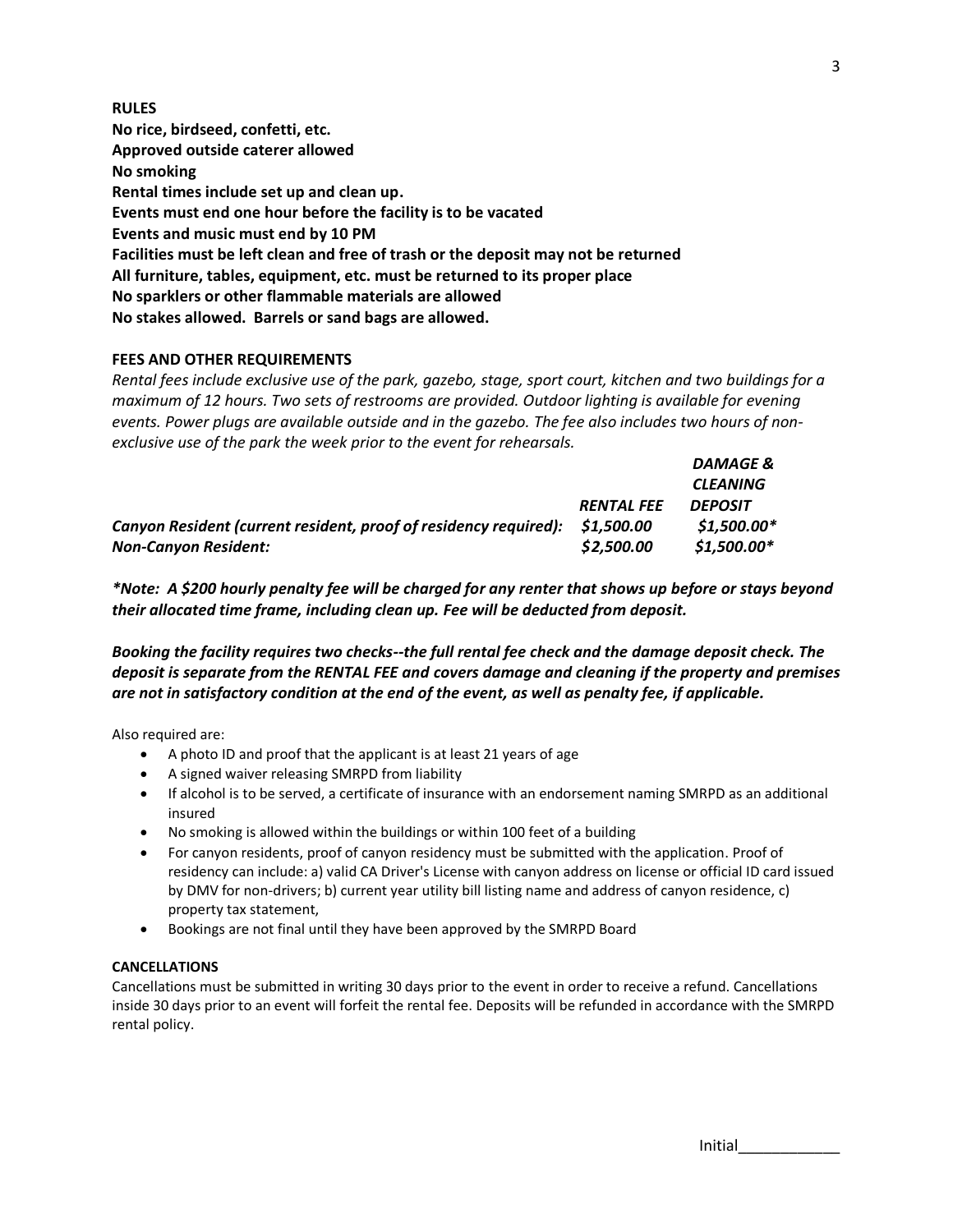#### **EMERGENCY CONTACT Steve Reighart at (909) 702-3081**

#### **SUBMITTING THE APPLICATION**

Once the application, fees and deposit have been submitted, the SMRPD Board will review it. If approved, the application will be **signed by the SMRPD Board or its authorized representative, returned to the applicant and**  become a permit to use the facilities described for the time and purpose herein set forth. The applicant agrees to abide by the terms, rules and regulations of this permit set forth on the attached pages and other regulations of the SMRPD established for use of these premises and to pay such fees as may be required. **Fees and the deposit are due when the application is submitted. Please send the completed application & waiver with the fee and deposit checks to SMRPD, PO Box 8, Silverado, CA 92676. DO NOT DATE THE DEPOSIT CHECK. PLEASE INCLUDE A SELF-ADDRESSED, STAMPED ENVELOPE. Reservations are on a first come, first served basis and become final upon deposit of facility use fee.**

*Rental Fee: \$ Deposit: \$* Today's Date:

#### **WAIVER AND RELEASE OF LIABILITY AGREEMENT TO INDEMNIFY DISTRICT**

The undersigned hereby acknowledges that he/she/they agree to rent from SMRPD the above-mentioned facility. In connection herewith, the undersigned hereby releases SMRPD, its present and future directors, officers, employees, agents and representatives from any and all claims, costs, expenses, demands, debts, controversies, damages and causes of action, which the undersigned may now have or may hereafter have by reason of use and/or rental of the property.

The undersigned further agrees to indemnify and hold harmless SMRPD from any and all claims, cost, expenses, demands, debts, controversies, damages and causes of action of any third party arising from the use and/or rental of the property during the time period the property is rented to the undersigned and/or arising out of or in any way connected with User/Renters use or occupancy of a facility or property controlled by the SMRPD.

The undersigned further agrees to waive any and all rights provided by Section 1542 of the California Civil Code which provides "A general release does not extend to claims which the creditor does not know or suspect to exist in favor at the time or executing the release which, if known to him, must have materially affected his settlement with the debtor."

#### **A. INDEMNIFICATION**

1. The (USER/RENTER) shall indemnify, defend, and hold harmless SMRPD, its officers, employees, and agents from any and all losses, costs, expenses, claims, liabilities, actions, or damages, including liability for injuries to any person or persons or damage to property arising at any time out of or in any way related to the (USER/RENTER)'s use or occupancy of a facility or property controlled by the SMRPD unless solely caused by the gross negligence or willful misconduct of SMRPD, its officers, employees, or agents. In addition to any and all other indemnifications, (USER/RENTER) shall indemnify, defend, and hold harmless SMRPD its officers, employees, and agents as well as St. Michael's Abbey from any and all losses, costs, expenses, claims, liabilities, actions, or damages, including liability for injuries to any person or persons or damage to property, arising at any time during and/or arising out of or in any way connected with Permittee's authorized activities under the terms of this permit, including any activities involving Unmanned Aircraft Systems (UAS).

#### **B. INSURANCE REQUIREMENTS**

1. General liability insurance: The (USER/RENTER) shall procure and maintain, for the duration of the use period contemplated herein, commercial general liability insurance with coverage at least as broad as Insurance Services Office Form CG 00 01, in an amount not less than \$1,000,000 per occurrence, \$2,000,000 general aggregate, for bodily injury, personal injury, and property damage. The policy must include contractual liability that has not been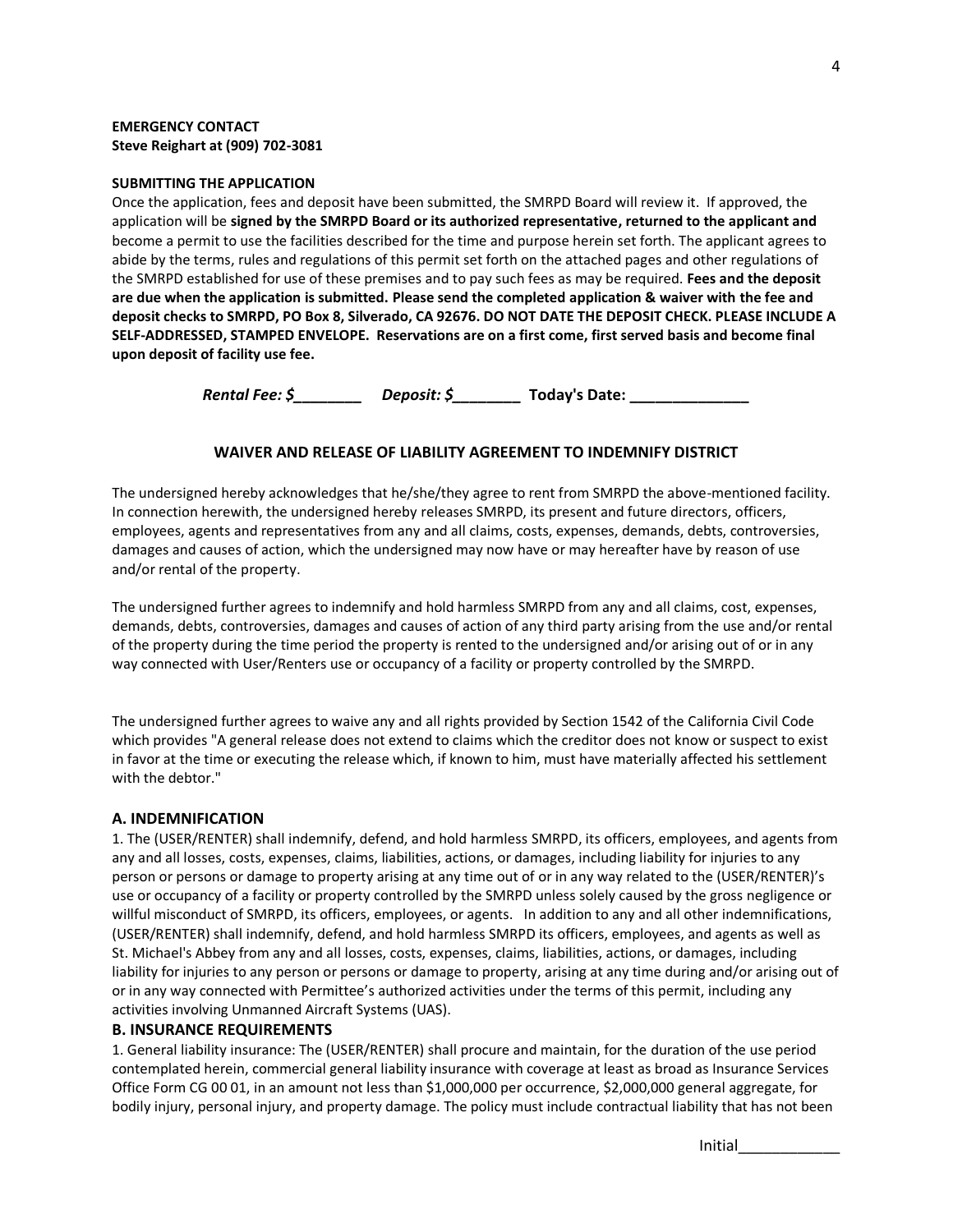amended. Any endorsement restricting standard ISO "insured contract" language will not be accepted. If alcohol is sold during the permitted activity, coverage must include full liquor liability.

a. Such insurance shall name SMRPD, its officers, employees, agents, and volunteers as additional insureds prior to the use of the facility. The (USER/RENTER) shall file certificates of such insurance with the SMRPD, which shall be endorsed to provide thirty (30) days' notice to the SMRPD of cancellation or any change of coverage or limits. If a copy of the insurance certificate and endorsement is not on file prior to the event, the SMRPD may deny access to the facility.

b. All insurance policies shall be issued by an insurance company currently authorized by the Insurance Commissioner to transact business of insurance or is on the List of Approved Surplus Line Insurers in the State of California, with an assigned policyholders' Rating of A- (or higher) and Financial Size Category Class VII (or larger) in accordance with the latest edition of Best's Key Rating Guide, unless otherwise approved by the SMRPD's selfinsurance pool.

c. Requirements of specific coverage features or limits contained in this Section are not intended as a limitation on coverage, limits or other requirements, or a waiver of any coverage normally provided by any insurance. Specific reference to a given coverage feature is for purposes of clarification only as it pertains to a given issue and is not intended by any party or insured to be all inclusive, or to the exclusion of other coverage, or a waiver of any type. If the (USER/RENTER) maintains higher limits than the minimums shown above, the SMRPD requires and shall be entitled to coverage for the higher limits maintained by the (USER/RENTER). Any available insurance proceeds in excess of the specified minimum limits of insurance and coverage shall be available to SMRPD.

d. For Drone usage the UAS owner/operator shall procure and maintain insurance coverage at least as broad as: Aviation liability insurance, including bodily injury, property damage, products and completed operations with limits no less than \$1,000,000 per occurrence and \$2,000,000 in the aggregate. If coverage is provided as part of a General Liability policy, then: General liability insurance with coverage at least as broad as Insurance Services Office form CG 00 01, in an amount not less than \$2,000,000 per occurrence, \$4,000,000 general aggregate for bodily injury, personal and advertising injury, and property damage. The policy must include contractual liability that has not been amended. Any endorsement restricting standard ISO "insured contract" language will not be accepted. Workers' compensation insurance. Vendor shall maintain Workers' Compensation Insurance (Statutory Limits) and Employer's Liability Insurance (with limits of at least \$1,000,000). Vendor shall submit to Agency, along with the certificate of insurance, a Waiver of Subrogation endorsement in favor of Agency, its officers, agents, employees, and volunteers. UA owner/operator shall submit to Agency the certificate of insurance along with an endorsement providing that Agency and its officers, officials, employees, agents, and volunteers shall be additional insureds under such policies. This provision shall also apply to any excess/umbrella liability policies. UA owner/operator shall also submit a Waiver of Subrogation endorsement in favor of the Agency, its officers, agents, employees, and volunteers. Drones may not go further than 50' beyond Silverado Community Center property boundaries.

# **C. COMPLIANCE WITH ALL APPLICABLE LAW, RULES, & REGULATIONS**

1. A (USER/RENTER) shall comply with all local, state, and federal laws and regulations related to the use of the facility and public gatherings.

2. The (USER/RENTER) agrees to abide by all applicable local, federal, and state accessibility standards and regulations.

3. The (USER/RENTER) further agrees that it is solely responsible for reviewing and ensuring compliance with all applicable public health rules, regulations, orders, and/or guidance in effect at the time of the use of the facility including, but not limited to, physical distancing, limits on the size of gatherings, use of appropriate sanitation practices, etc.

4. SMRPD reserves the right to immediately revoke (USER/RENTER)'s right to use of the facility under this agreement should (USER/RENTER) fail to comply with any provision of this section.

#### **D. FORCE MAJEURE**

1. Force Majeure Events: Notwithstanding anything to the contrary contained in this agreement, the SMRPD shall be excused from its obligations under this agreement to the extent and whenever it shall be prevented from the performance of such obligations by any Force Majeure Event. For purposes of this agreement, a "Force Majeure Event" includes but is not limited to fires, floods, earthquakes, pandemic, epidemic, civil disturbances, acts of terrorism, regulation of any public authority, and other causes beyond their control. The (USER/RENTER) waives any right of recovery against SMRPD and the (USER/RENTER) shall not charge results of "acts of God" to SMRPD, its officers, employees, or agents.